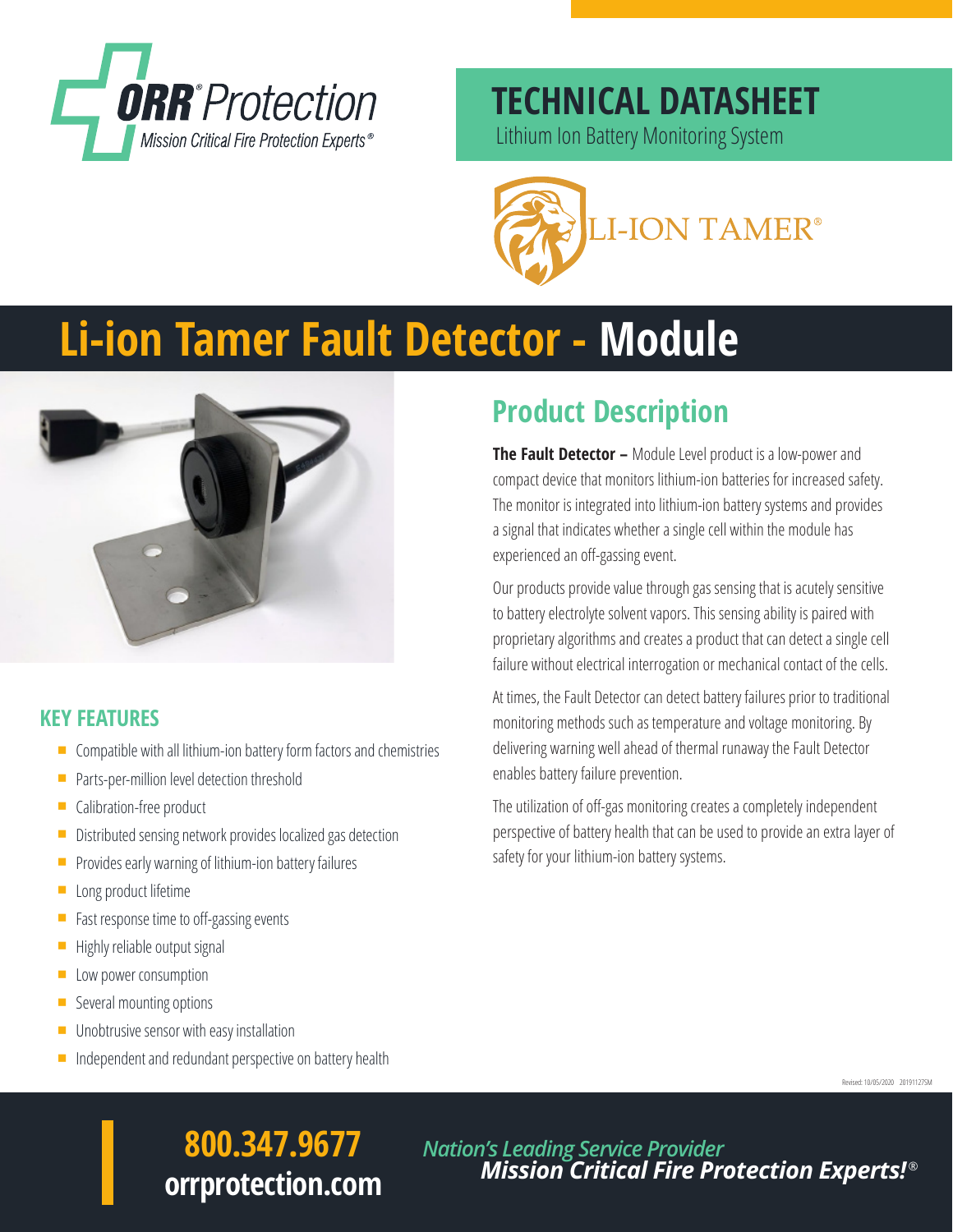

# **TECHNICAL DATASHEET**

Lithium Ion Battery Monitoring System



| <b>Physical Specifications</b> |                                                                |  |
|--------------------------------|----------------------------------------------------------------|--|
| Part                           | <b>Dimensions</b>                                              |  |
| Sensor                         | 28.6 x 25.4 [mm]                                               |  |
| Monitor cable                  | 165 [mm] $*$                                                   |  |
| Connector type                 | Female R 45                                                    |  |
| Wire Type                      | Brown (POWER +)<br>Green/White (GND)<br>Brown/White (SIGNAL +) |  |

| <b>Environmental Specifications</b> |                      |  |
|-------------------------------------|----------------------|--|
| <b>Condition</b>                    | <b>Specification</b> |  |
| Temperature (Operate)               | $-10$ to $+60$ o C   |  |
| Temperature (Store)                 | $-10$ to $+70$ oC    |  |
| Humidity                            | 5 to 95% RH          |  |
| Max temperature change              | $8.60$ C/min         |  |

| <b>Electrical Specifications</b> |                             |  |
|----------------------------------|-----------------------------|--|
| <b>Detail</b>                    | <b>Specification</b>        |  |
| Controller power input           | $3 - 16$ VDC                |  |
| Power consumption                | 275 mW<br>(@ 5VDC and 25oC) |  |
| Output signal (error state)      | 0.10 VDC                    |  |
| Output signal (warm up)          | $0.25$ VDC                  |  |
| Output signal (OK)               | 0.50 VDC                    |  |
| Output signal (alarm)            | 3.0 VDC (see graph below)   |  |

### **Physical Description**

**The Fault Detector Module Level** product consists of an off-gas monitor with several mounting options, intended to be placed within a battery module. The product then offers sensing capability of gas space around the battery module and will have the capability to provide early warning of battery failures.

*\*Custom cable lengths are available. Adapter available for bare wire usage.*

#### **Environmental Description**

**The Fault Detector** product is intended to be integrated into spaces with lithium-ion batteries and, therefore, has very similar specifications to that of a standard lithium-ion battery system.

#### **Electrical Description**

**The Fault Detector** product provides signals specific to the battery module where it is installed. With this localized signal, you will be able to know not only when your battery module is experiencing a problem, but also you will have early warning of a fully developed lithium-ion battery failure. Signal outputs from the Fault Detector can be tied into a BMS or other controller.

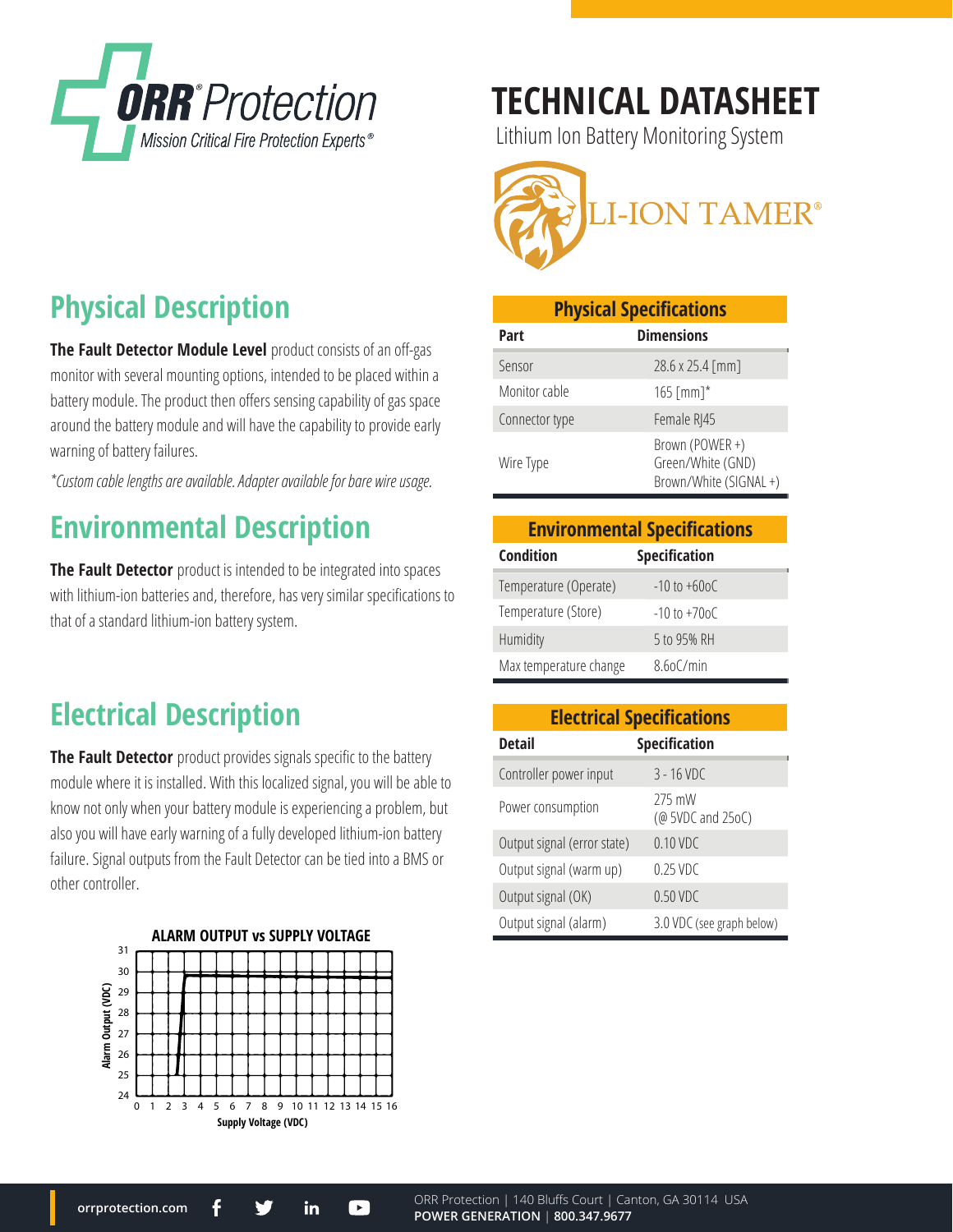

**Gas Detection Description**

**Product Life Description**

comparable lifetime to lithium-ion battery systems.

**orrprotection.com**

**The Fault Detector** is equipped with a sensing element that is acutely sensitive to lithium-ion battery electrolyte solvent vapors. This acute sensitivity is how this product is able to provide indication of a single cell battery failure without electrical or mechanical contact of battery cells.

**The asssociated algorithms** provided an extended lifetime product

that does not require calibration. The product is intended to have

# **TECHNICAL DATASHEET**

Lithium Ion Battery Monitoring System



| <b>Gas detection Specifications</b> |                                                   |  |
|-------------------------------------|---------------------------------------------------|--|
| <b>Detail</b>                       | <b>Specification</b>                              |  |
| Target gases                        | Lithium ion battery<br>electrolyte solvent vapors |  |
| Min. detection threshold            | <1 ppm/sec                                        |  |
| Response time                       | 5 seconds                                         |  |
| Fault detection                     | Single cell failure                               |  |

#### **Product Life Specifications Detail Specification** Target lifetime 10 years Warranty 1 year



in

 $\blacksquare$ 

| <b>Product Certifications</b> |                                                |  |
|-------------------------------|------------------------------------------------|--|
| <b>Detail</b>                 | <b>Standard/Directive</b>                      |  |
| <b>Product Safety</b>         | UL/IEC 61010                                   |  |
| EMC                           | EN 60326-1 for<br>EU Directive<br>(2014/30/EU) |  |
| ROHS                          | RoHS 3 EU 2015/863                             |  |